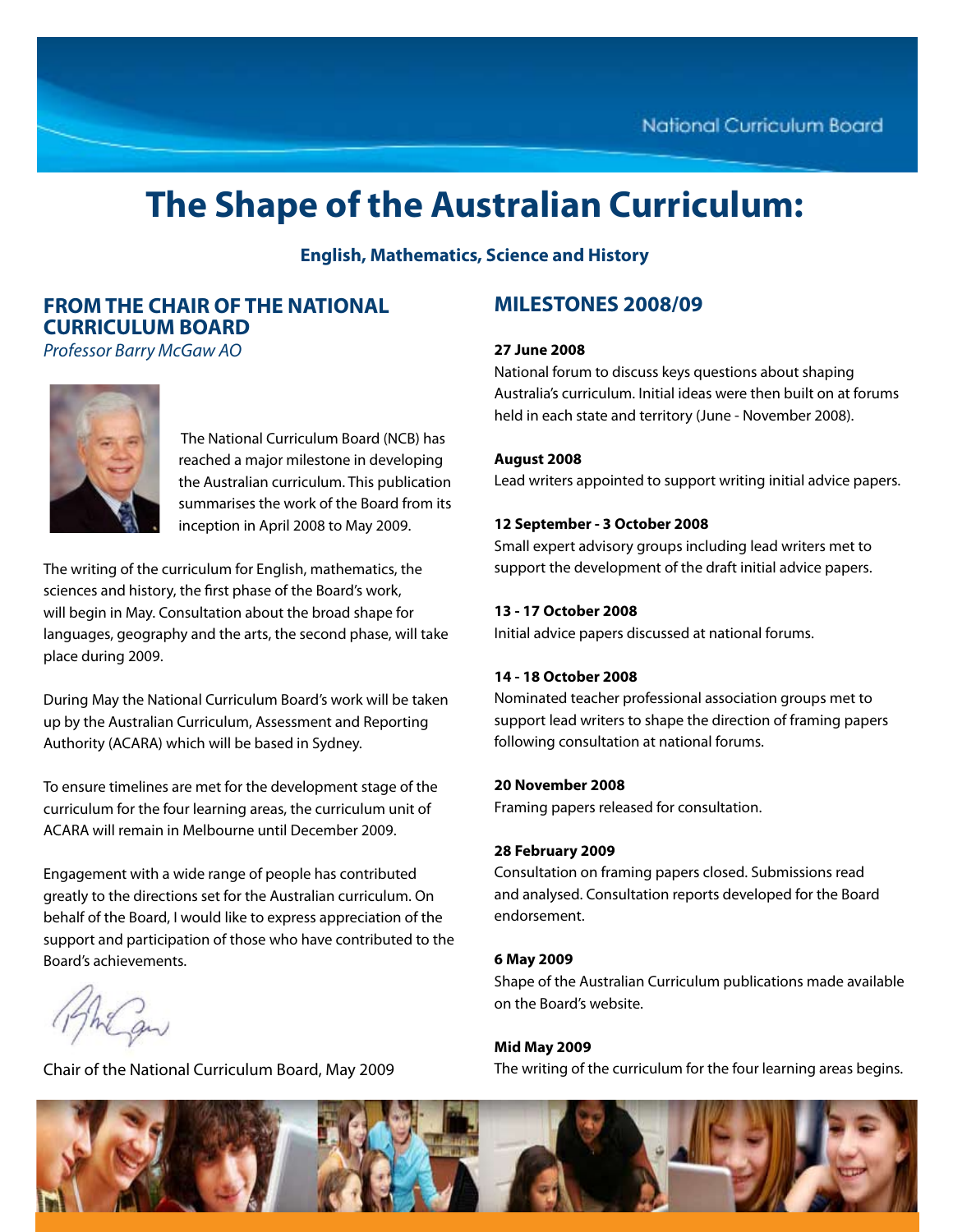# **CONSULTATION**

Partnerships with education authorities (national, state and territory, government, Catholic, independent and local school authorities), parent bodies, professional education associations, academics, business, industry and community groups have been integral to establishing the directions for the design and development of the curriculum.

In developing the Australian curriculum thus far, there has been substantial consultation with the education profession and general community about:

- the shape of the national curriculum
- • how the curriculum areas (English, mathematics, the sciences and history) should be framed
- equity and diversity, learning for the 21st century, the nature of learning (K-12), Indigenous education, sustainability issues
- ICT, literacy and numeracy continua

Consultation processes have included:

- submissions in response to discussion papers
- national, state and territory forums
- meetings with key education and professional bodies
- meetings with subject and cross-curriculum experts
- online surveys and feedback systems (feedback@ncb.org.au)

Following closure of the consultation period, work has focused on:

- • analysing submissions
- developing formal consultation feedback reports
- publishing reports on the website with an action plan detailing how the feedback would be addressed.

### *Consultation report for The Shape of the National Curriculum: A Proposal for Discussion*

 *The Shape of the National Curriculum: A Proposal for Discussion* was developed following the initial national forum in June 2008 at which key groups and individuals across Australia discussed key questions about shaping the curriculum. Initial ideas were then built on at forums held in each state and territory.

Notes taken at these forums, surveys completed at meetings or received through the Board's website and formal written submissions provided valuable feedback about the broad directions for the curriculum.

The paper's consultation report provides an analysis of responses from education authorities, professional associations, teachers, academics, business, industry and community groups. Affirmations and significant issues raised are identified.

Following a brief overview of the consultation process, feedback is described about:

- • understanding the contemporary context of curriculum goals of education
- principles to underpin curriculum
- specifications for curriculum development
- curriculum content general comments, knowledge, skills and understanding, literacy and numeracy, general capabilities and achievement standards.

All submissions will be retained on a database for ongoing analysis to support the development of the curriculum.

To view the full consultation report visit the website **www.ncb.org.au** 

Level 5 | 440 Collins Street | PO Box 177 | Carlton South | Victoria 3053 P (03) 8330 9400 | F (03) 8330 9401 | E info@ncb.org.au| W www.ncb.org.au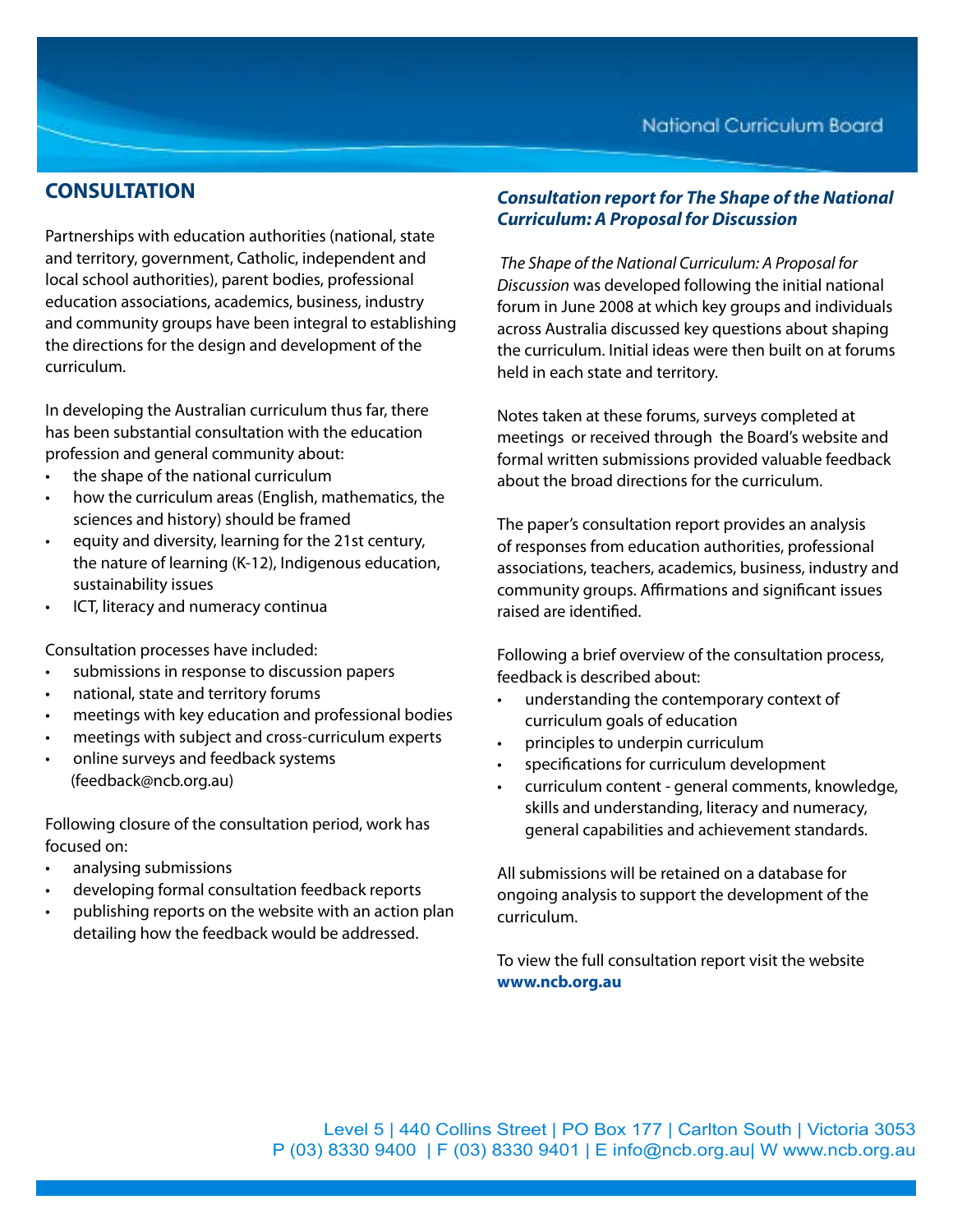### *Consultation reports for English, Mathematics, Science and History framing papers*

The framing papers for English, mathematics, the sciences and history were released for public consultation from 20 November 2008 to 28 February 2008.

The framing papers proposed broad directions for what teachers should teach and young people should learn from Kindergarten to Year 12. They sought to generate broad-ranging discussions about the proposed directions for the curriculum.

Community contribution to the consultation process included opportunities to complete specific framing paper online surveys and/or lodge submissions. Surveys and submissions were received from individual teachers and other educators; school and curriculum authorities; professional and subject associations; and business, industry and community groups.

The consultation report for each of the learning areas includes:

- an overall introduction and background to the development of the framing papers
- • an outline of the methodology used to collect and analyse the data
- a summary of respondents including demographic data
- analysis of quantitative and qualitative feedback including the source of the data
- recommended actions in response to the feedback

To view the consultation reports for each of the respective learning areas, visit the website **www.ncb.org.au**

# **HOW THE CURRICULUM WILL BE DEVELOPED**

Curriculum development includes four stages:

### *Curriculum Framing Stage*

Development of a broad outline of the K-12 curriculum for each learning area.

### *Curriculum Writing Stage*

Development of the K-12 curriculum for each learning area.

### *Implementation Stage*

Schools use curriculum for teaching and learning.

### *Evaluation and Review Stage*

Data collection on the use of the curriculum. Review of curriculum and modification as appropriate.

The timeline for the writing of national curriculum is set out on the following page.

The timeline can also be viewed on the website **www.ncb.org.au.** It will be updated to reflect the progress of the national curriculum development.

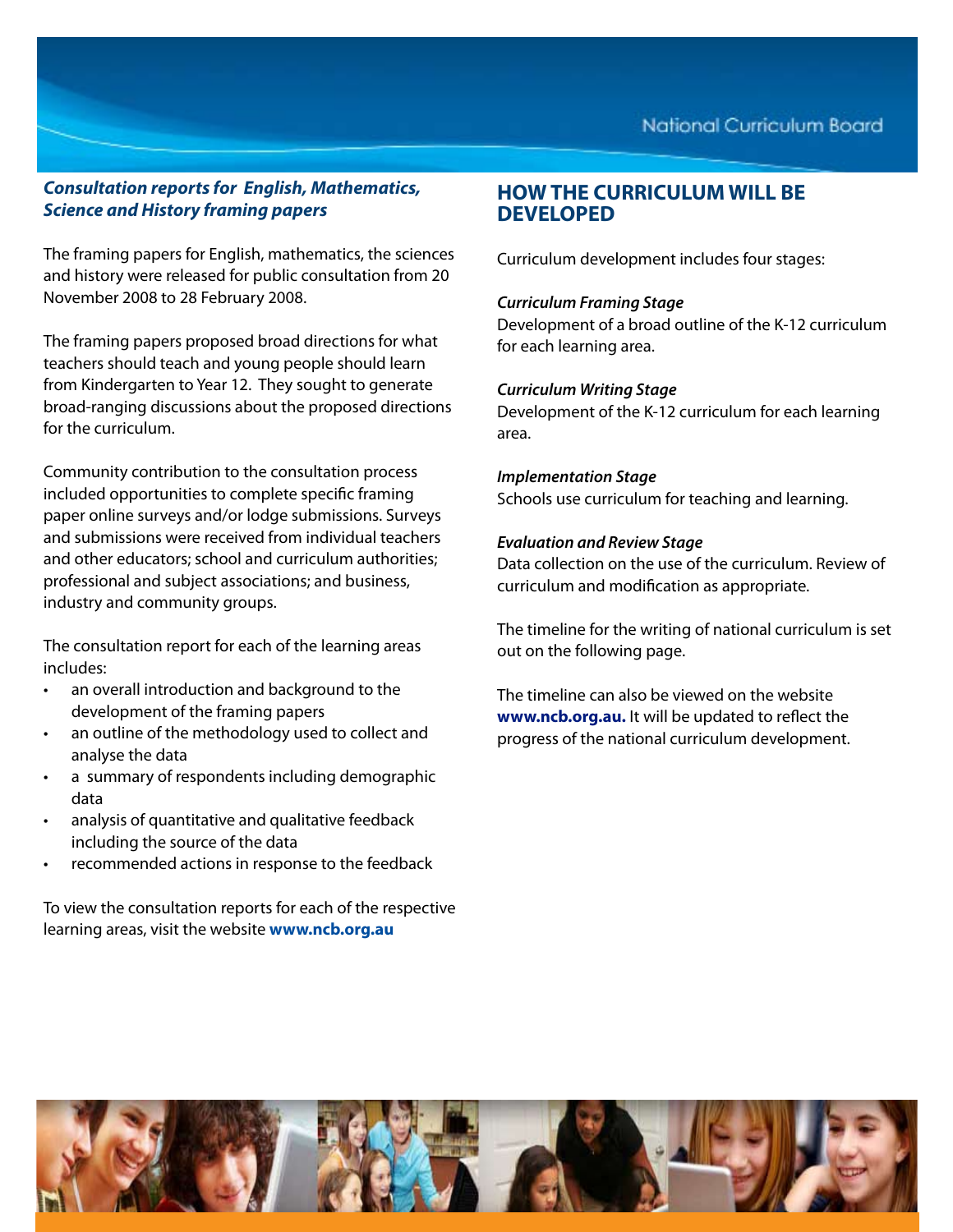# **TIMELINE FOR CURRICULUM WRITING**

| <b>Stage</b>              | <b>Activity</b>                                                                                                                                                  | <b>Timelines</b><br>K-10 | <b>Timelines</b><br><b>Senior years</b><br>$11 - 12$ |
|---------------------------|------------------------------------------------------------------------------------------------------------------------------------------------------------------|--------------------------|------------------------------------------------------|
| <b>Curriculum Framing</b> | Confirmation of the broad outline of the<br>curriculum in English, Mathematics, Science and<br><b>History</b>                                                    | April 2009               | April 2009                                           |
| Curriculum Development    | Two step process for development of curriculum<br>documents:<br>Step 1 - development of scope and sequence<br>Step 2 - completion of 'detail' of curriculum<br>٠ | May - December<br>2009   | June 2009 -<br>January 2010                          |
| Consultation              | National consultation on curriculum documents                                                                                                                    | February - April<br>2010 | March - June<br>2010                                 |
| Publication               | Publication of national curriculum documents in<br>digital and print format                                                                                      | June - July 2010         | July - September<br>2010                             |

# **Writing teams and advisory panels**

Writing teams and advisory panels have been selected from across Australia and will play a key role in developing the curriculum.

Appointed writers have learning area and/or curriculum development experience and teaching and/or education related history.

K-12 learning area and cross curriculum advisory panels will assist curriculum writers by providing advice on draft materials at key stages in the development process.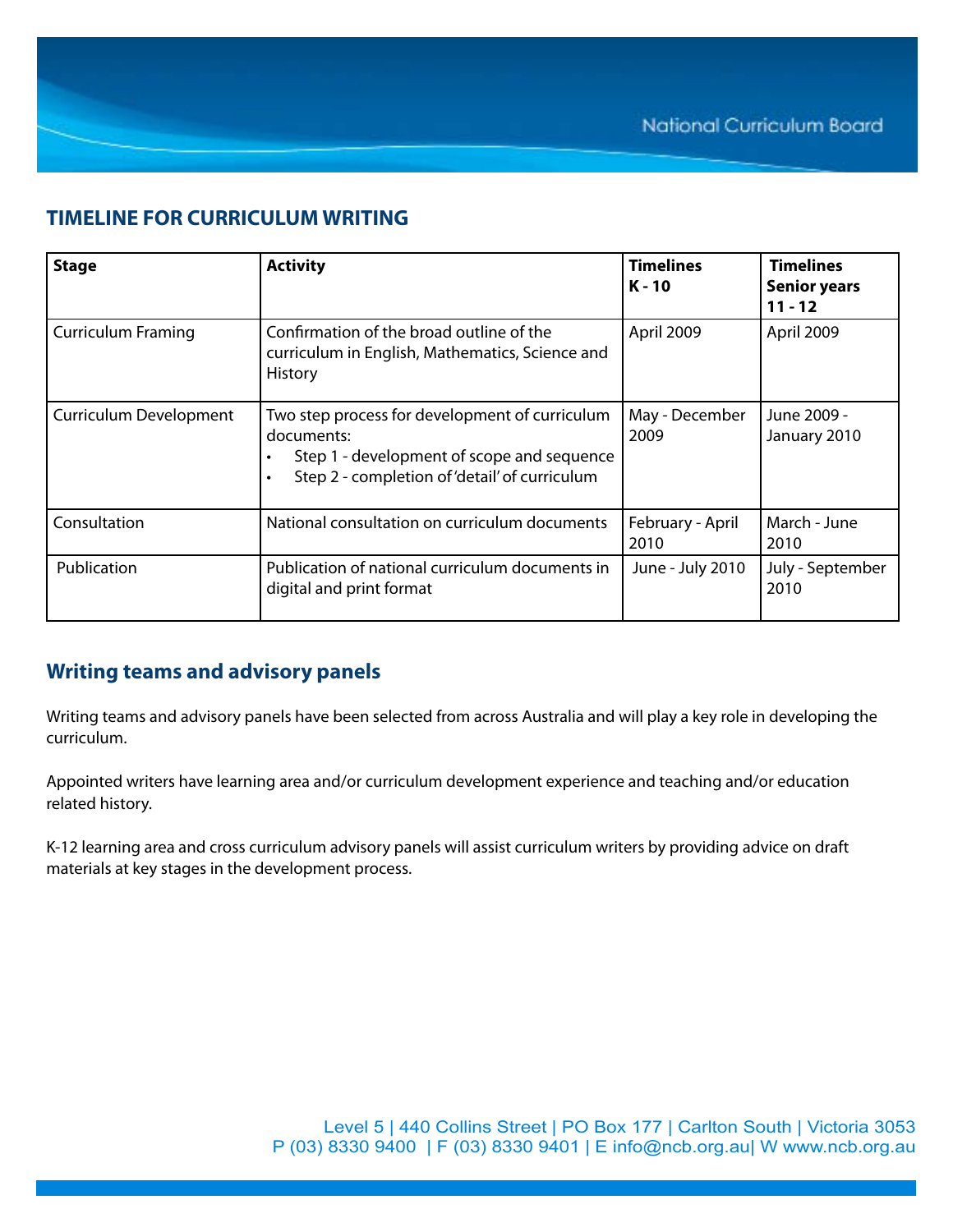# **PUBLICATIONS** *The Shape of the Australian Curriculum*

The *Shape of the Australian Curriculum* paper outlines proposals in relation to:

- goals of education for young Australians
- • principles and specifications for development
- curriculum content
- achievement standards
- implementation of the curriculum.

The paper has been developed following analysis of extensive consultation feedback on *The Shape of National Curriculum: A Proposal for Discussion* released in October 2008, and reflects the decisions the Board directs after considering the consultation report.

A full copy of the Board's *The Shape of the Australian Curriculum* is available on the Board's website *www.ncb.org.au*

### **THE SHAPE OF THE AUSTRALIAN CURRICULUM** *English, Mathematics, Science and History*

The publications for the Shape of the Australian Curriculum for English, mathematics, the sciences and history have been developed following consultation feedback reports about the framing papers.

### *English*

The national English curriculum is built around three interrelated strands that together support students' growing understanding and use of the English language.

- **Language:** *Knowing about the English language*
- **•**  *Literature: Understanding, appreciating, responding to and creating literature*
- *Literacy: Growing a repertoire of English usage.*

The curriculum aims to develop students' knowledge of language and literature and to consolidate and expand

their literacy skills.

More specifically, it aims to support students to:

- understand how Standard Australian English works in its spoken and written forms and in combination with other non-linguistic forms of communication
- learn Standard Australian English to help sustain and advance social cohesion in our linguistically and culturally complex country
- respect the varieties of English and their influence on Standard Australian English
- appreciate and enjoy language and develop a sense of its richness and its power to evoke feelings, form and convey ideas, persuade, entertain and argue
- understand, interpret, reflect on and create an increasingly broad repertoire of spoken, written and multimodal texts across a growing range of settings
- access a broad range of literary texts and develop an informed appreciation of literature
- master the written and spoken language forms of schooling and knowledge
- develop English skills for lifelong enjoyment and learning.

To view *The Shape of the Australian Curriculum: English*, please visit **www.ncb.org.au**

### *Mathematics*

A fundamental goal of the mathematics curriculum is to educate students to be active, thinking citizens, interpreting the world mathematically, and using mathematics to make predictions and decisions aboutpersonal and financial priorities.

The mathematics curriculum ensures:

- access to mathematic skills, knowledge, processes and understandings for all students
- that the interaction between the content and proficiency strands enables a focus on the thinking, doing and reasoning of mathematics